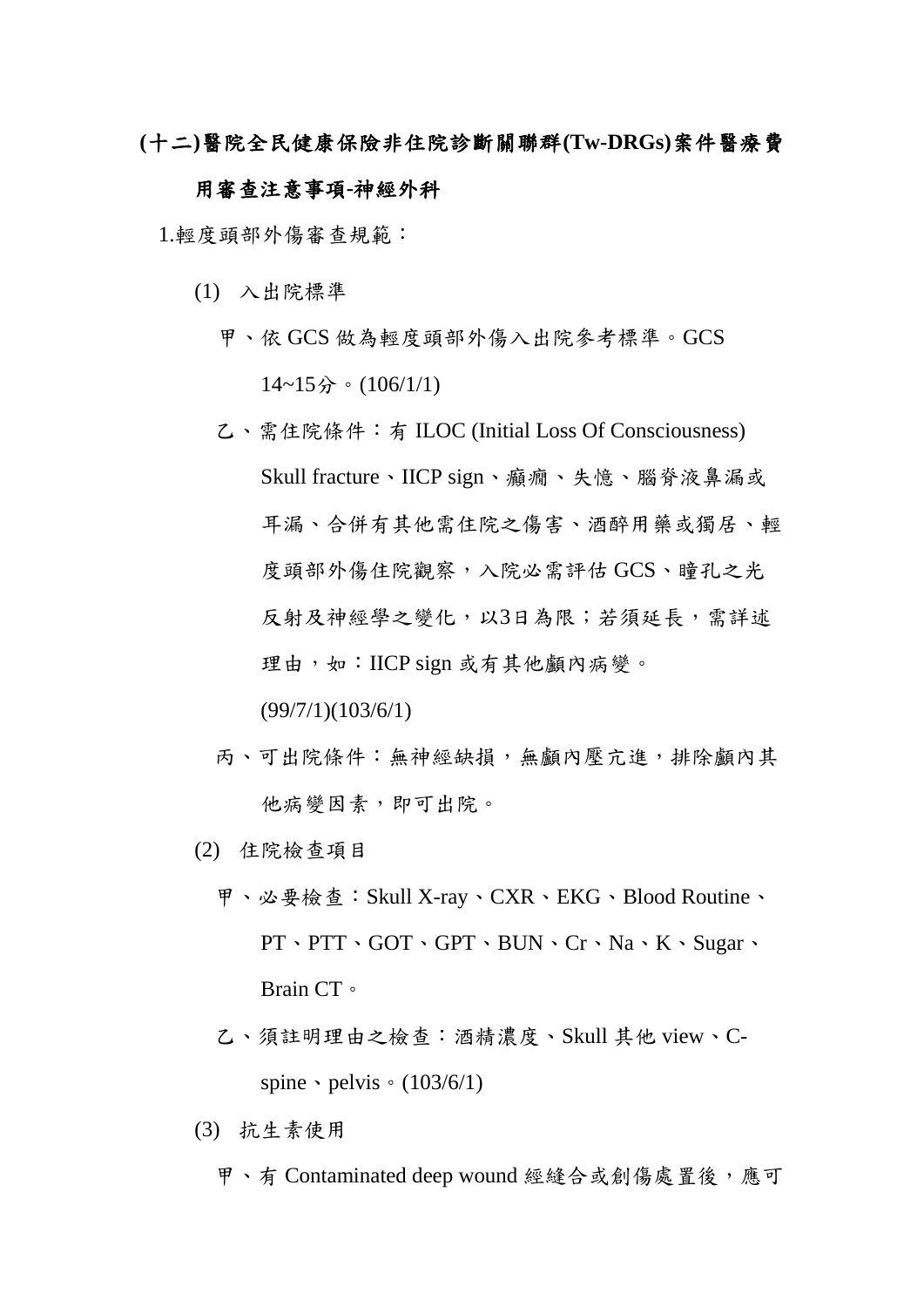同意使用7天以內之抗生素(依細菌培養結果選用)。有 Clean surgical wound 時應可同意使用3天以內之第一線 抗生素。Superficial abrasion、contusion 等,不應使用 抗生素,局部換藥處置即可。有特殊情況導致傷口感染 惡化之疑慮時,需詳述理由、輔以傷口細菌培養或傷口 照相之連續記錄。(103/6/1)(106/1/1)

- 乙、無明顯外傷不應使用,使用規範依一般傷口處理原則。
- 丙、如有耳漏或鼻漏或其他之可能,需使用其他抗生素者, 需詳述理由。
- 2.輕微頭部外傷病人住院案件,其醫護記錄,必須詳細記錄 coma scale、T.P.R 及神經功能之變化,以作審查參考。(103/6/1)
- 3.頭部外傷之檢查,若有必要應以 CT為主, MRI 為輔。

 $(103/6/1)$ 

- 4.病人若已使用 Pulse Oximeter,則 Arterial Blood Gas 之使用宜節 制,應視病情需要,如無特殊情況,1天盡量不超過1次。  $(103/6/1)$
- 5.Perineal care、Foley care 不分性別皆可申報,惟應注意其 indication, 不應 routine 申報。(103/6/1)
- 6.Specific gravity 申報,一星期內急性期 ICU care 應依其病情需要 合理申報。D.I.則另外依 order 處理。
- 7.門診用藥,宜尊重主治醫師,依據藥品規範但以不重覆為原則, 且時間不應太長。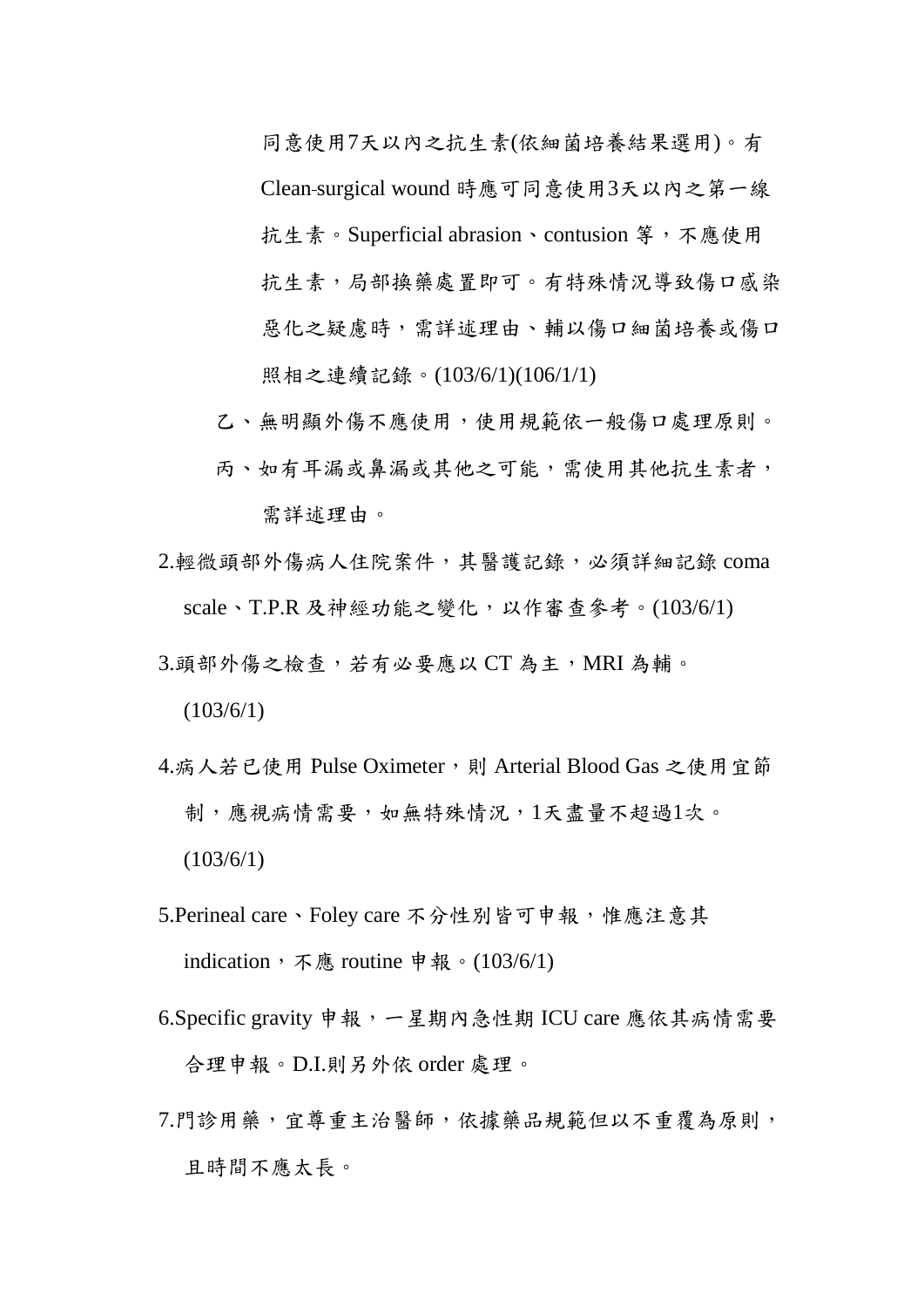- 8.Diprivan(propofol)之使用,依藥品使用規範為原則,不宜超過1 星期。(106/1/1)
- 9.手術申報規範如下:
	- (1)delayed ICH,不論為同部位、不同部位或對側可全額申報, 申報時病歷(手術記錄)應記載清楚並附 CT scan,若是 recurrent ICH 或 complication 則只能給付1/2。(101/2/1)
	- (2) Spinal stenosis 若作 Laminectomy(多節)與 Discectomy 可以 申報 Discectomy $\times$ 1+Laminectomy $\times$ 1/2。(103/6/1)
	- (3) Open depressed fracture + ICH (or EDH/SDH)  $\cdot$   $\circ$  ECH (or EDH/SDH) 之 申 報 外 , 可 申 報 depressed fracture(83011B/83012B) 為副手術 ( 手 術 程 序 上 已 包 含 craniectomy 與 cranioplasty 的 概 念 , 不 可 分 別 申 報 83015C/83016B),但須檢附 CT Scan。(106/1/1)
	- (4)Transsphenoidal surgery,若併矯正鼻中隔異常,可申報  $SMR1/2$ 。另 Bone Graft 可申報64002B,差取皮下組織、脂 肪可申報62009C。

10.刪除(94/2/25)

11.NCV/EMG 是檢查神經生理現象, CT/MRI 是解剖影像檢查, 兩 者目的不同。如腰椎疾患會引起坐骨神經痛,然其只影響感覺 神經未影響運動神經時,NCV/EMG 檢查可能正常,而 CT/MRI 會顯示明顯的神經壓迫。前開檢查之適當性(如 Neuropathic pain、 頸椎病變又合併腕道症或其他罕見神經肌肉退化性疾病...等),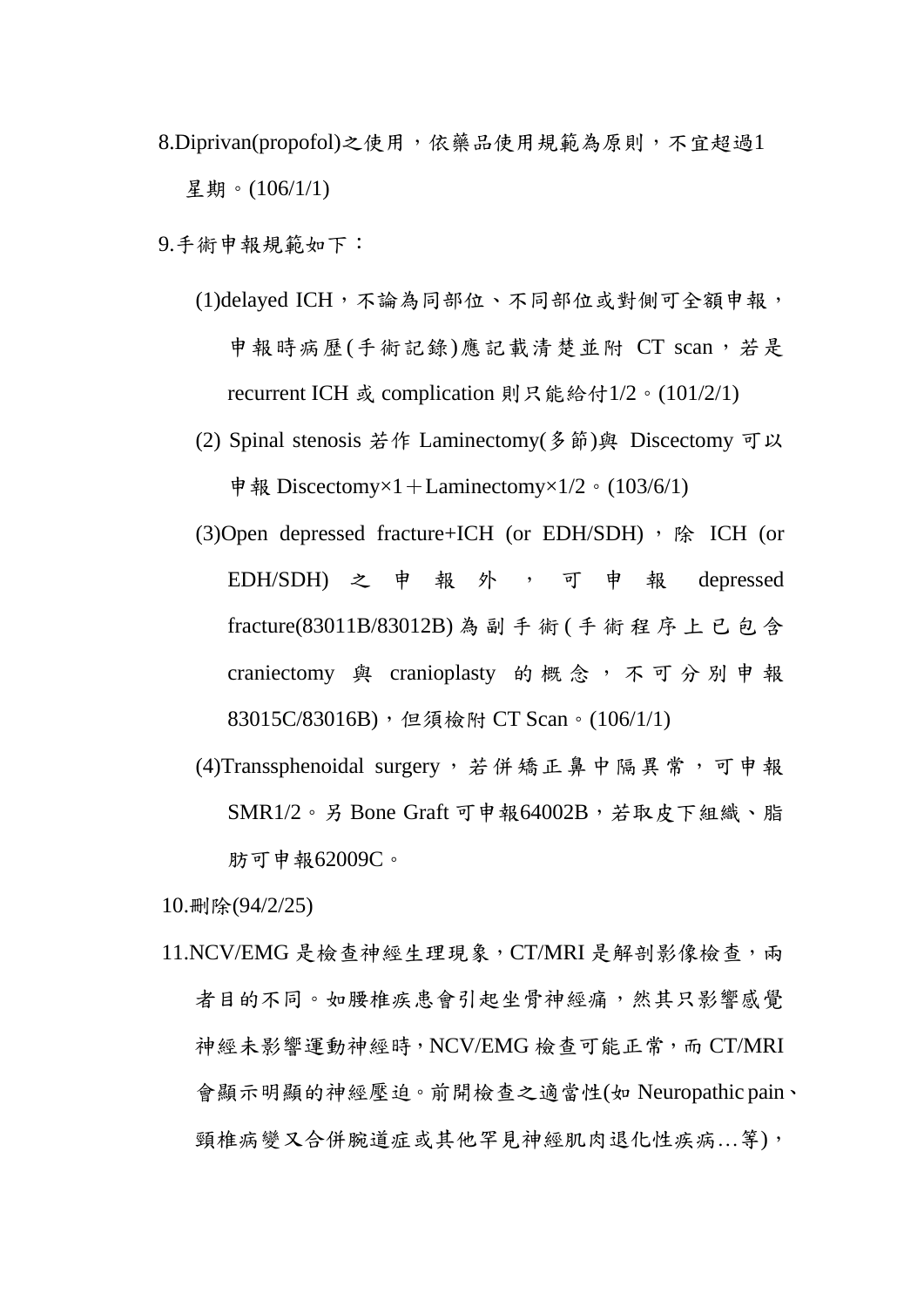可視神經檢查發現,並需詳述其檢查結果,依個案病情審查。 (97/5/1) (103/6/1)

- 12.Discectomy 可以不需 Laminectomy 即可辦到,則不能申報 Laminectomy 為副刀,但施行 Laminectomy 方可得到充分減壓, 且確實有執行,則可視病情需要而同意申報,如有申報異常者, 將加強審查。(103/6/1)
- 13.開顱手術後若因腦腫顱骨無法放回時不可申報顱骨切除術 (Craniectomy)為副手術,但顱骨移植至病人腹部或大腿部可另 行申報骨或軟骨移植術(64002B)費用。(103/6/1)
- 14.申請二次以上放射手術之專案,應檢附原治療前、治療後之影 像及治療計畫;影像宜統一格式(Dicom 檔)符合健保署之 Viewer,有多處病灶之病人須描出並詳述治療計畫。(103/6/1)
- 15.脊柱內固定器事前審查案件,有下列情形:(1)脊椎外傷性脫 位。(2)椎間腔截面積減少30%以上者。(3)椎體前緣壓迫超過 50%。(4)駝背角度超過20度。(5)脊椎因骨折致前後及側邊嚴 重滑脫。(6)有神經壓迫症狀,需立即減壓者,得依全民健康 保險藥物給付項目及支付標準第四編第65條規定,以書面說明 電傳報備後,先行處理治療。(7)TLICS(thoracolumbar injury classification and severity)分數>4者須手術固定治療。(106/1/1)
- 16.使用橫向固定器(cross link)限(1)脊柱固定三節或三節以上者。 (2)有骨折併脫位之情形;其中脊柱固定三節或三節以上者係 指固定範圍涵蓋3個(含)以上椎體;屬三節及四節(含)椎體者可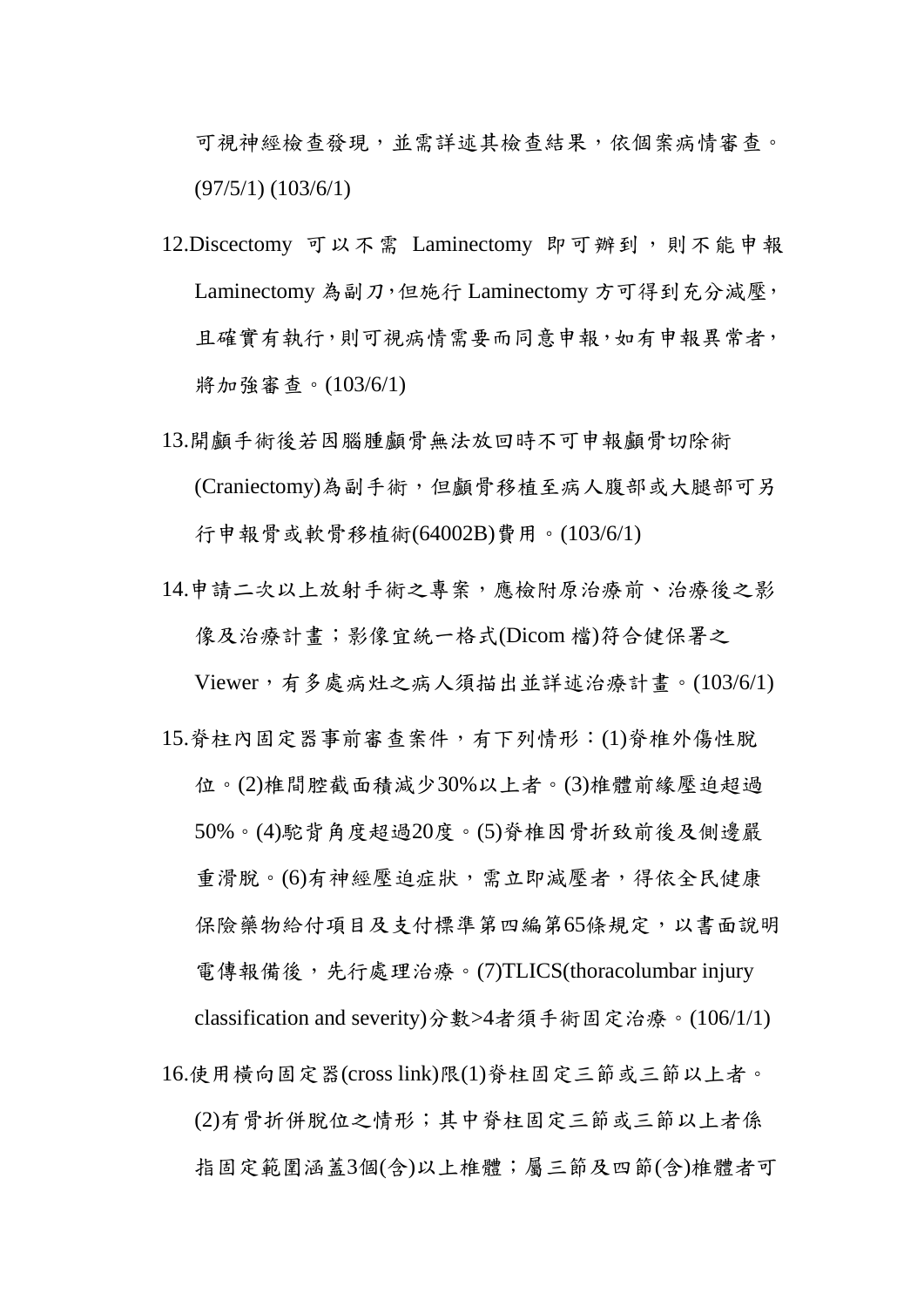使用一組 cross link,屬五節椎體(含)以上者可使用二組 cross link,屬七節椎體(含)以上者可使用三組 cross link。(106/1/1) 17.後根阻斷術(Rhizotomy, 83021B): (106/12/1)

- (1)指近中樞神經處或神經節之神經根切除術如神經剛離開脊 髓的地方(從 Rootlet 到 dorsal root gangline)。
- (2)治療慢性疼痛或脊髓損傷病變後的張力過高。-spasticity, chronic segmental pain.
	- 甲、Management of chronic intractable non-terminal pain not responsive to other modalities
	- 乙、Treatment of cancer pain in those patients with short life expectancy  $(<1$ yr)
	- 丙、Alternative management to treat spasticity
- (3)經其它治療疼痛仍無法控制。
- (4)以脊椎神經之後根切除術而言,需全身麻醉,手術時間約4- 6小時,須打開椎管及硬膜再將背根神經切斷,應附手術記 錄。
- 18. 神經分離術(Neurolysis, 83030B、83089B、83090B):
	- (106/12/1) (111/5/2)
	- (1)指周邊神經因下列情況所施行神經分離減壓手術:
		- 甲、指周邊神經因受到壓迫、外傷(受傷大於1.5個月)、或

手術導致神經本身斷裂、損傷。

乙、其他原因造成結疤組織及神經沾黏。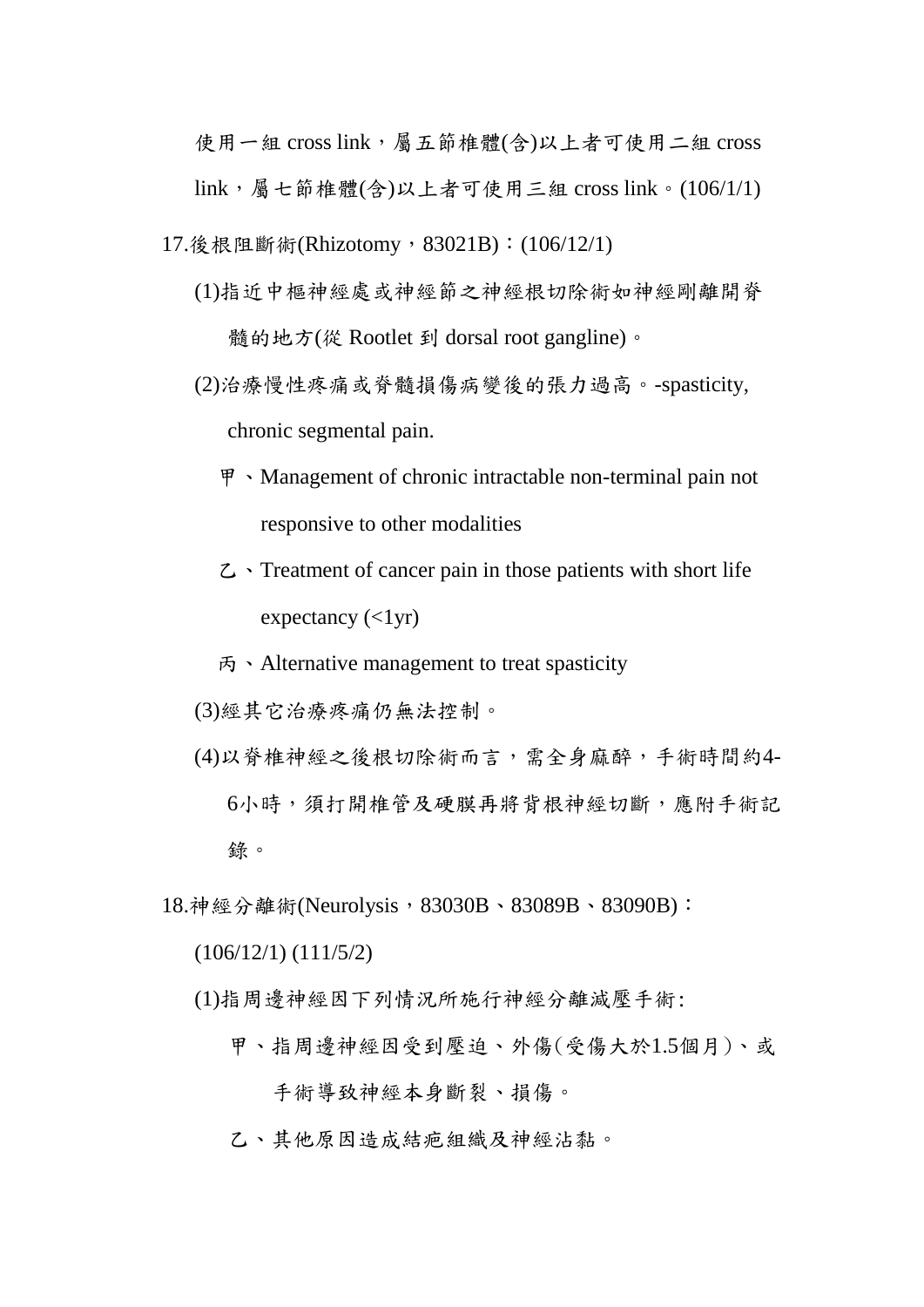(2)應檢附手術中神經分離前、後照片。

(3)除指神經 digital nerve 及腫瘤之外,應檢附神經傳導檢查

(NCV 或 NCS)或肌電圖(EMG)報告。

- (4)急性神經損傷(損傷在1.5月內)、第一次施行腕隧道手術不 得申報。
- 19. 神經切斷術(Neurectomy, 83028C、83029C): (106/12/1)
	- (1)指將周邊神經切除並送病理化驗;應不包括肉眼難以辨識 之末梢神經。
	- (2)經治療仍難以控制之神經痛。
		- 甲、Management of chronic intractable non-terminal pain not responsive to other modalities.
		- $\mathcal{L}$   $\cdot$  Treatment of cancer pain in those patients with short life expectancy  $(<1$ yr)
	- (3)為術後產生異常性疼痛最後治療手段,應檢附其它保守治 療無效之證據。
- 20.神經調節(Neuromodulation) (106/12/1)
	- (1)指不永久破壞神經,而使用物理性或化學性之方式調節神 經如電刺激等方式。
	- (2)可用以治療疼痛、不自主運動、某些精神疾病等如脊椎硬 膜上刺激器以治療慢性疼痛或深腦刺激器治療帕金森氏 症。
		- 甲、Chronic pain-headache (migraine, cluster)、complex regional pain syndrome 、neuropathy、peripheral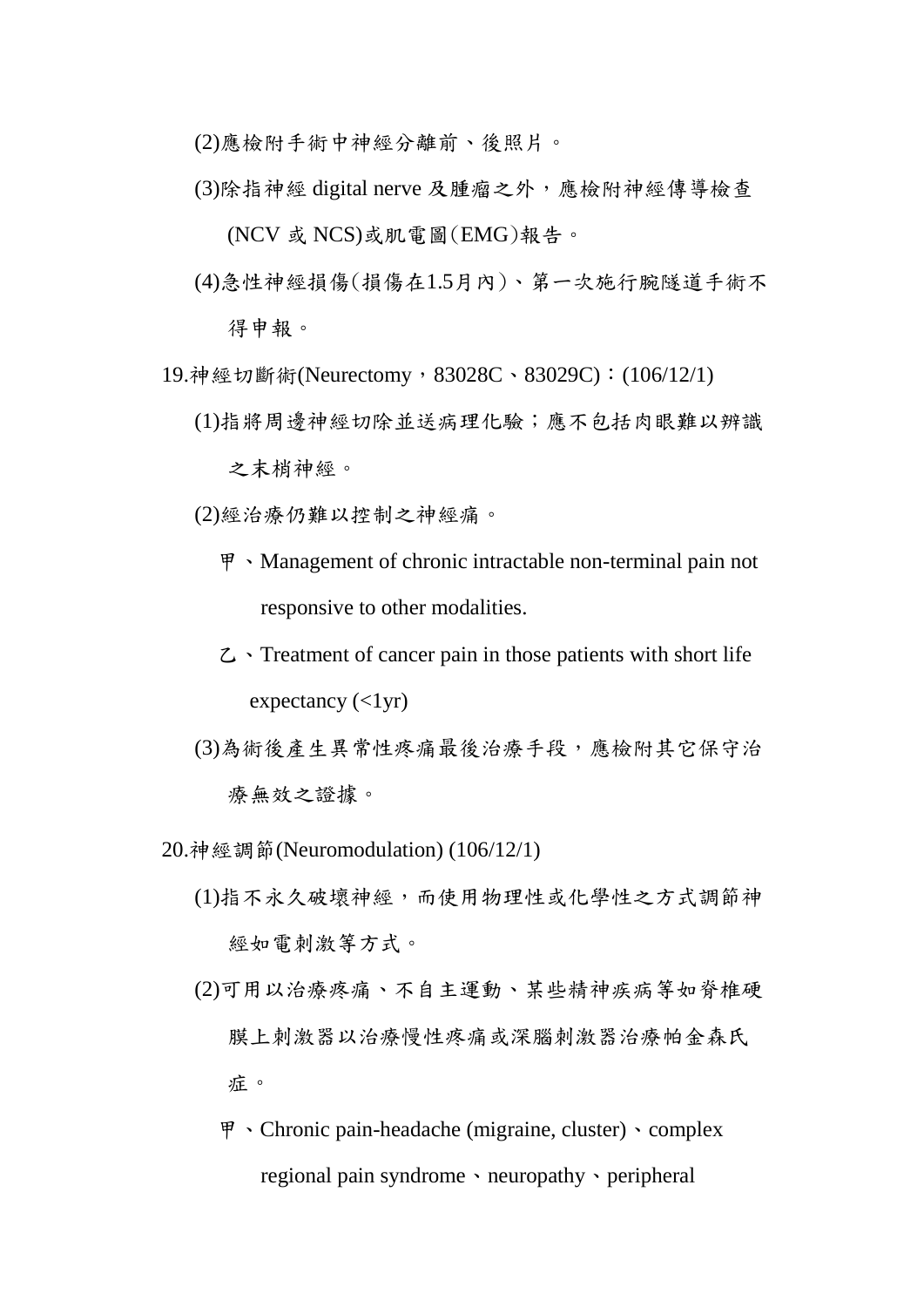neuralgia、ischemic pain、fail back surgery syndrome、 trigeminal neuralgia.

- 乙、Movement disorder.
- 丙、Epilepsy
- 丁、Psychiatric disorders.
- 戊、Functional restoration.
- 己、Cardiovascular disorders.
- 庚、Gastrointestional disorders.
- 辛、Genitourinary disorders.
- 壬、Deep brain stimulation for obesity/cochlear nerve stimulation for tinnitus/brain and cerebrospinal drug infusion therapies for CNS disease.
- (3)以疼痛置放刺激器為例,應檢附病人施行各種的疼痛治療仍 無法控制疼痛(疼痛病史應為一年以上)

(4)手術時間約2小時,全身麻醉下置放,應檢附手術記錄。

- 21. In spine surgery, intraoperative monitor (Ex: SSEP/ NCV/ EMG) (56018B)之抽審案件,送審時需檢附報告,而且僅限於 OC junction, C1-2, severe cord lesion, T spine surgery or high risk surgery。 如果為一般常規的 ACDF, lumbar surgery ,不予同 意支付。(106/12/1)
- 22.利用 stereotactic 的方式取出 ICH, 僅能申報83082B (stereotactic aspiration)不可再申報 83039B (removal of ICH)。(106/12/1)